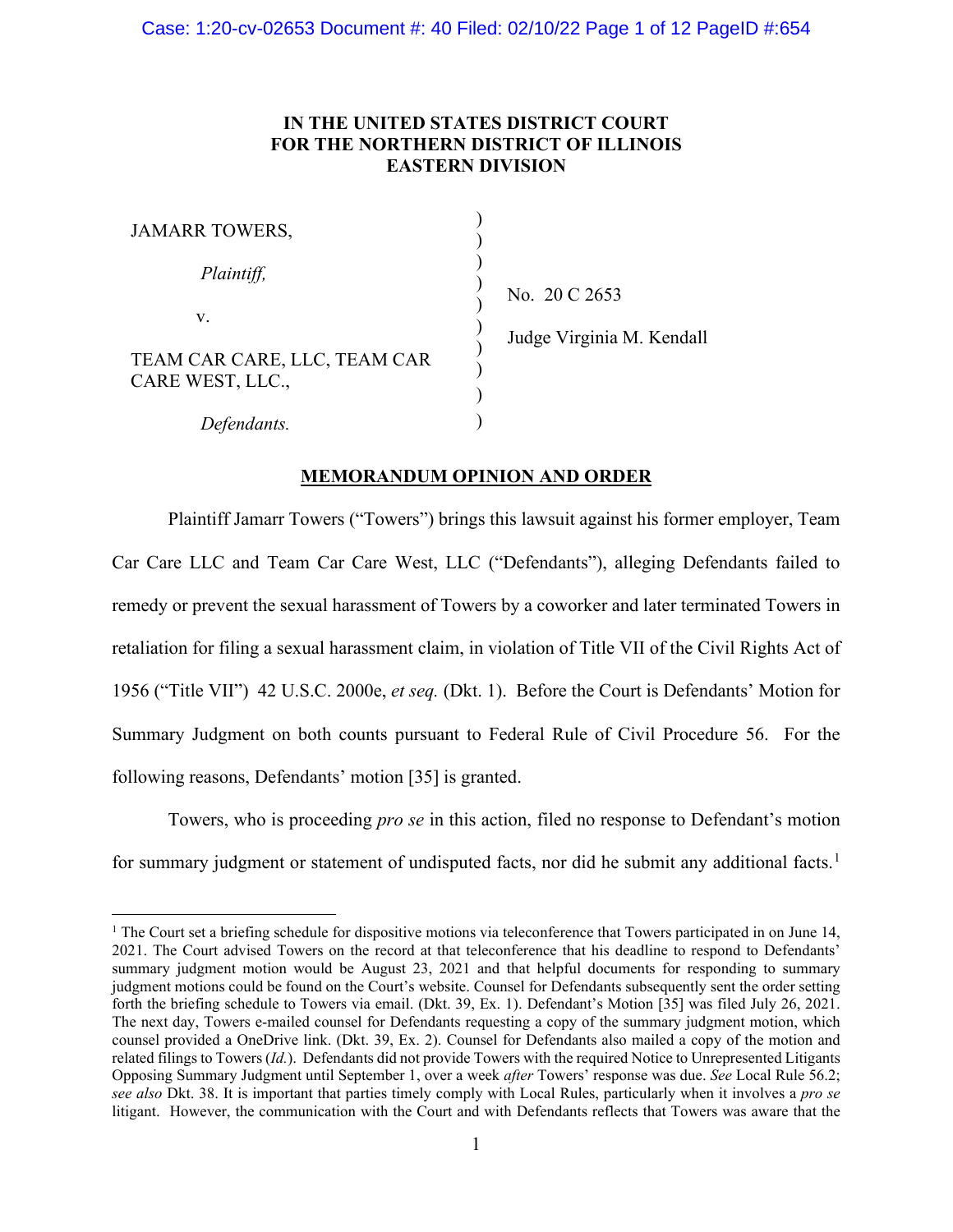# Case: 1:20-cv-02653 Document #: 40 Filed: 02/10/22 Page 2 of 12 PageID #:655

Federal Rule of Civil Procedure 56(e) allows that if a party "fails to properly support an assertion of fact or fails to properly address another party's assertion of fact" the Court may consider the facts undisputed for purposes of the motion and grant summary judgment if the motion and supporting materials show that the movant is entitled to it. *See* Fed. R. Civ. P. 56(e)(2-3). Towers, by not responding to Defendants' motion, has failed to properly address Defendants' assertions of fact. Even as a *pro se* litigant, Towers has had ample time since receiving Defendants' Local Rule 56.2 Notice to Unrepresented Litigants and has not made any responsive pleading. *See Collins v. Illinois,* 554 F.3d 693, 697 (7th Cir. 2009) ("[E]ven *pro* se litigants must follow procedural rules.") Therefore, the Court will consider the facts presented by Defendants as undisputed for the purposes of this motion as permitted by Federal Rule of Civil Procedure 56(e).

# **BACKGROUND**

Plaintiff Towers, a resident of Aurora, Illinois, is a former employee of Jiffy Lube Store 1100 located in Oakbrook Terrace, Illinois. (Dkt. 37, Defendant's Statement of Undisputed Material Facts ("SOF") at  $\P$ [1, 6, 8). Defendants are one of the nation's largest franchisees of Jiffy Lube, operating approximately 500 Jiffy Lube locations including Store 1100. (SOF  $\P$  5-6).

Towers was hired as a Customer Service Advisor for Store 1100 on or around June 20, 2018. (*Id.* ¶ 9). He was advised of the open position by Mike Poppleton, the manager of Store 1100, who Towers met during a previous training with Jiffy Lube while working at the Glendale Heights Jiffy Lube location (*Id.* ¶ 8). A Customer Service Advisor was primarily responsible for

motion was filed. Following the Local Rule 56.2 Notice more than **five** months ago, Towers has made no effort to communicate with the Court or otherwise respond to the Motion for Summary Judgment.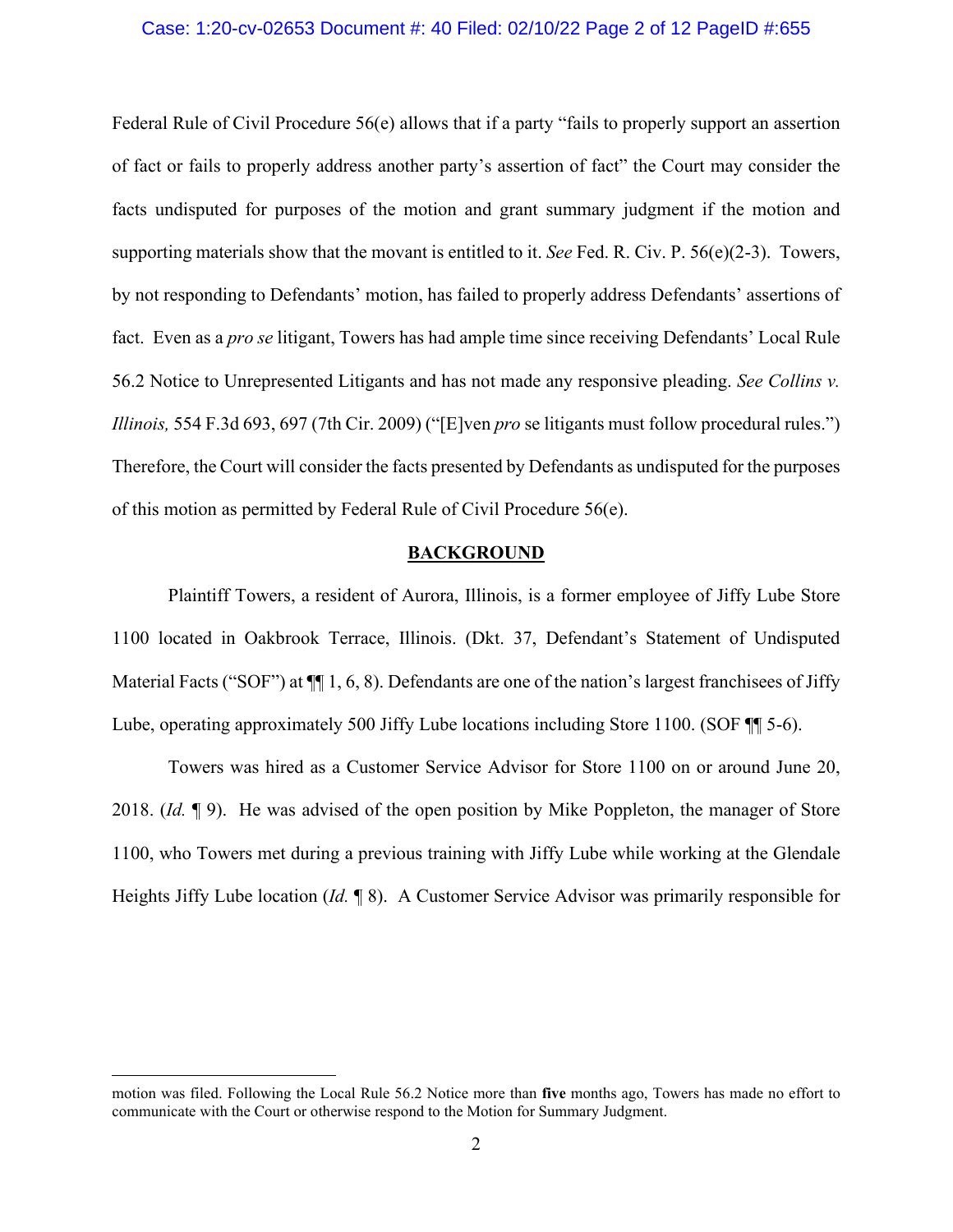# Case: 1:20-cv-02653 Document #: 40 Filed: 02/10/22 Page 3 of 12 PageID #:656

greeting customers, going over the reviews of their vehicles with customers, dealing with payments, and walking customers to their vehicles. (*Id.* ¶ 10).

Defendants shared a number of documents with new employees upon hiring, including the Employee Handbook, the Code of Conduct, and the Harassment, Discrimination and Retaliation Policy. (SOF ¶ 11, SOF Ex. 8-11). The Teammate Handbook includes a Respect in the Workplace provision that states:

> Our company will not tolerate disrespectful or threatening treatment. Please see the anti-discrimination/anti-harassment policy, and the safety/workplace violence policy, for additional information. Disrespectful or abusive treatment includes, but is not limited to, repeated use of obscene, profane, or foul language; screaming or offensive gestures; the display or distribution of offensive materials; threats of violence, hitting or shoving; stalking or unwelcome phone calls; and the intentional destruction or defacement, or the threat of such destruction or defacement, of company or teammate property.

(SOF, Ex. 9). The policy also states that "[r]eports of violations of this policy will be promptly and thoroughly investigated" and that Defendants will "take action as needed to ensure that any improper conduct ceases, including, where appropriate, corrective action up to and including termination of employment." (*Id.*). Defendants also provide a Teammate Code of Conduct to its employees. The Code of Conduct contains provisions that teammates "will treat our guests, vendors, and teammates with civility and professionalism," that teammates will treat teammates and managers respectfully, avoid language that may be deemed "offensive, humiliating or discriminatory," and that teammates will work the hours scheduled. (SOF ¶ 15, SOF Ex. 10 at ¶¶ 3, 23, 26). The Harassment, Discrimination and Retaliation Policy includes language that:

> Harassment, discrimination and retaliation, either intentional or unintentional, of, or against any employee, teammate, third party, applicant, volunteer, contractor, or intern has no place in the work environment and will not be tolerated. Accordingly, the Company will not authorize and will not tolerate any form of harassment,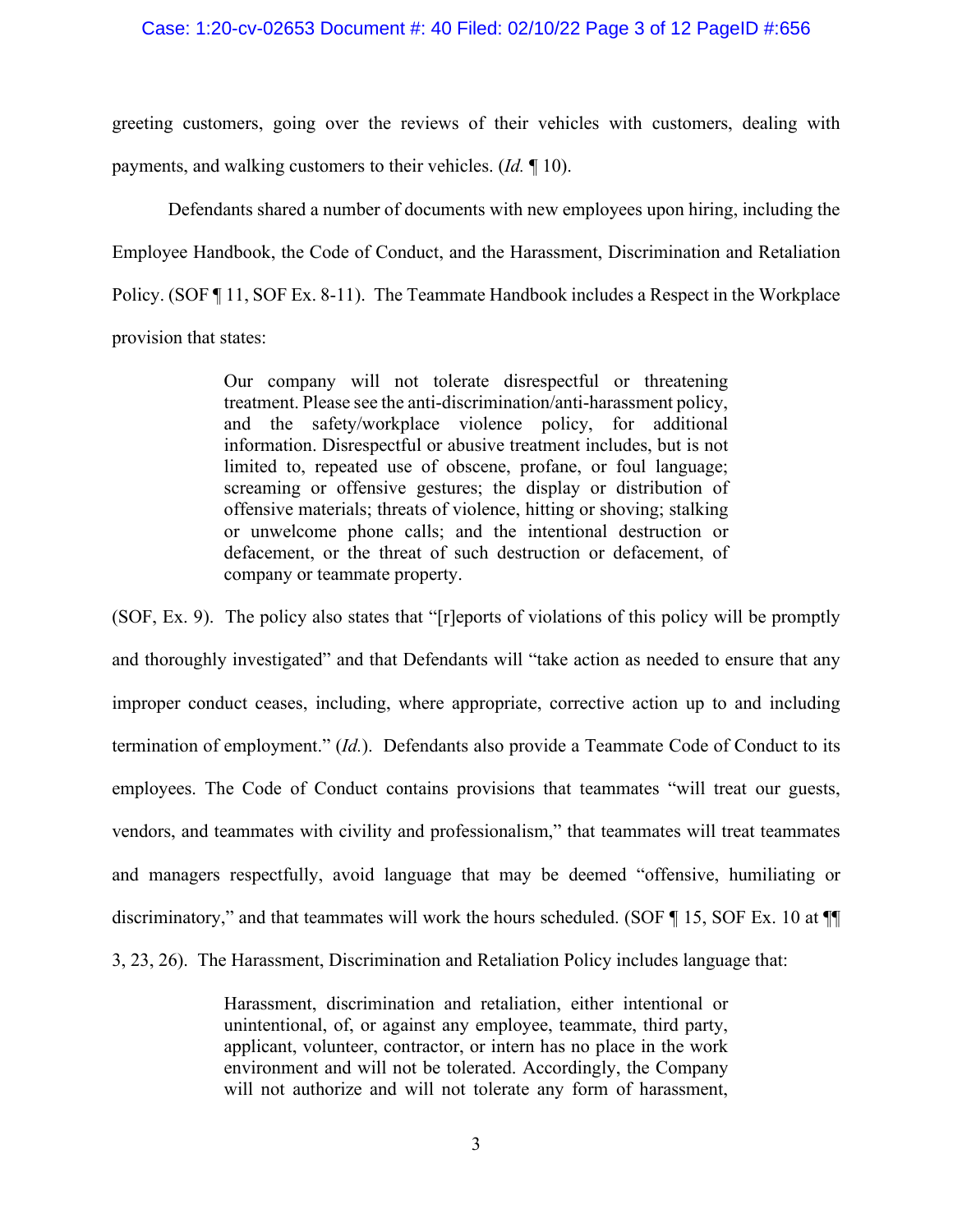discrimination or retaliation by employees, coworkers, supervisors, or managers (or third parties, vendors, visitors, clients, contractors, etc.). Prohibited conduct includes, but is not limited to, verbal, physical, visual, and/or derogatory comments based on protected characteristics including: race, color, national origin, mental and physical disability, legally protected medical condition or information, genetic information, family care status, military caregiver status, religion (including religious creed, dress, and grooming), ancestry, age, sexual orientation, gender/sex (including pregnancy, perceived pregnancy, childbirth, breastfeeding, or related medical conditions), gender identity and/or expression, marital or domestic partner status, military/veterans/reserve/national guard status, citizenship status, discharge status from the military and any other characteristic protected by federal, state and local laws.

(SOF ¶ 16, SOF Ex. 11 at 147). The Harassment, Discrimination and Retaliation Policy also states that upon receiving a complaint pursuant to the policy, the company will timely respond and conduct an impartial and timely investigation by qualified personnel. (SOF ¶ 18, SOF Ex. 11 at 150). Towers acknowledged receipt of each of the policies and handbooks using an online portal. (SOF ¶ 19, SOF Ex. 8).

In the fall of 2018, Towers told Mike Poppleton, the manager of Store 1100, that he had a complaint against a female coworker (also referred to as a "teammate") for sexual harassment. (SOF ¶¶ 20-22, *see also* Compl. ¶¶12-13). Towers claimed that over the course of several months, the female teammate had made unwanted advances towards him during work and sent him inappropriate text messages. (SOF ¶ 21). Poppleton notified Ray Perez, the District Manager (SOF ¶¶ 20-22, *see also* Compl. ¶¶12-13).

Perez subsequently conducted interviews of all Store 1100 teammates between September 29, 2018, and October 10, 2018, concerning Towers' sexual harassment claim. (SOF ¶ 23). Towers made an official complaint to Perez on October 15, 2018, who then advised the Defendants' human resources of the allegation. (¶ 25). On October 16, 2018, Rosibel Romero (Defendants' senior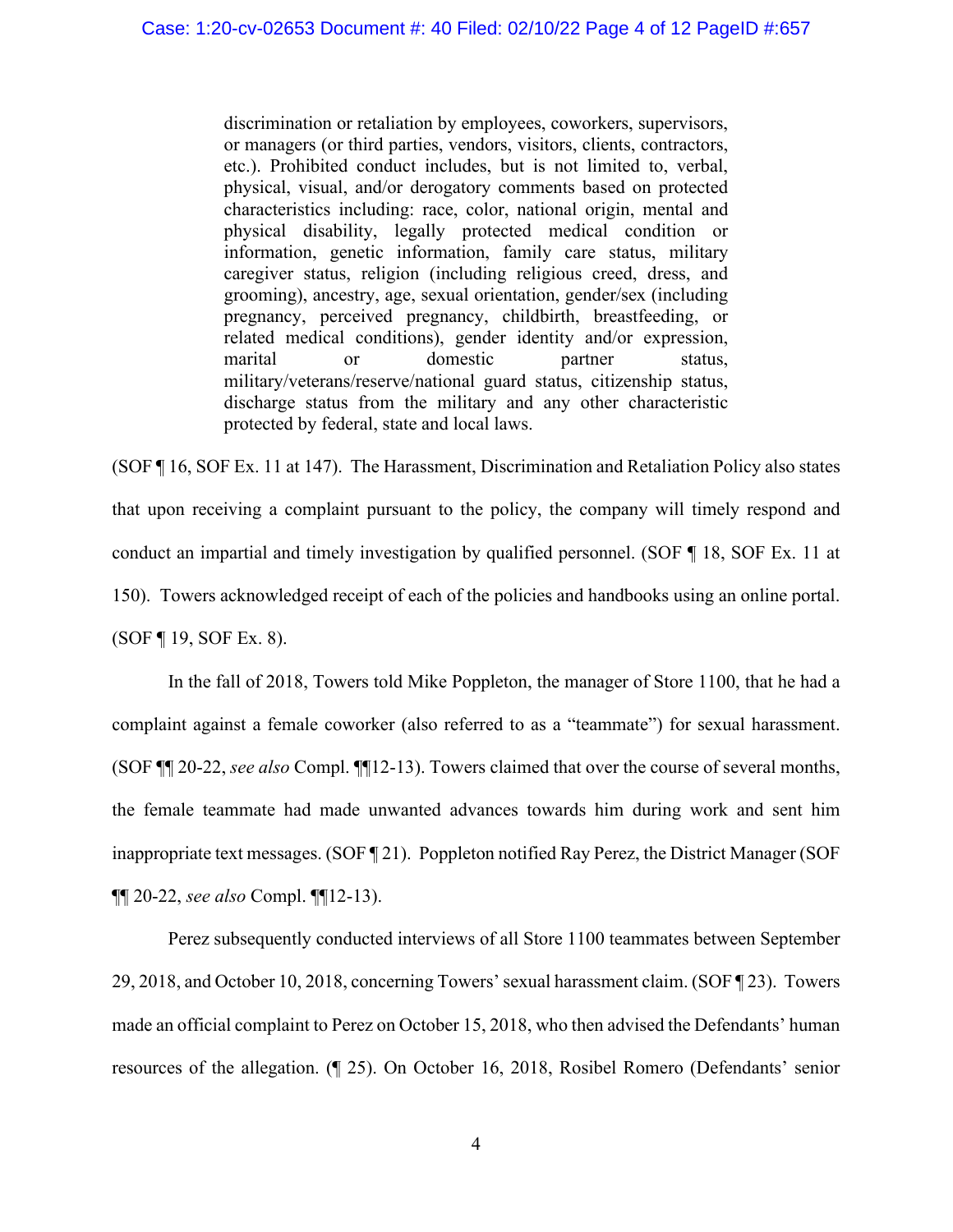# Case: 1:20-cv-02653 Document #: 40 Filed: 02/10/22 Page 5 of 12 PageID #:658

human resources generalist) began an investigation into Towers' allegations against his teammate. (¶¶ 26, 33). The same day, Romero spoke with Towers. Romero spoke to the teammate accused of harassing Towers a few days later on or about October 21, 2018. (¶ 28). Through the investigation into Towers' complaint, Romero learned and was provided with proof that Towers was in a relationship with the teammate he had accused of harassment. ( $\lll$  29). The teammate documented the relationship in a written statement and the statement was corroborated with several other Store 1100 employees. (¶¶ 30-31). Perez (the district manager) and Romero (human resources) concluded that Towers was in a consensual relationship with the teammate and that because the relationship was consensual it would not be investigated any further. (¶ 32). Defendants' investigation into Towers' complaint was extensive and included at least seven interviews. (¶ 33).

During the investigation, a pattern emerged suggesting Towers was negatively impacting his Store 1100 teammates. (¶ 34). Several teammates indicated that Towers routinely used coarse language and made several comments to the teammate he accused of sexual harassment. (¶ 35). One teammate also submitted a statement that Towers utilized his relationship with Poppleton, his manager, to his advantage including leaving Store 1100 with Poppleton on one occasion to go to Poppleton's son's football game without clocking out to account for his absence from the store. (¶¶ 36-38). Another teammate at Store 1100 submitted a statement that Towers would intimidate her and force her to buy him meals. (¶ 39). Towers forced this teammate to write another statement recanting her previous statement, and the recantation was notarized. (¶¶ 40-41). It was then discovered that the recantation was coerced and that Towers, not the teammate, had brought the statement to a notary public to have the statement notarized. (¶ 42). The same teammate contacted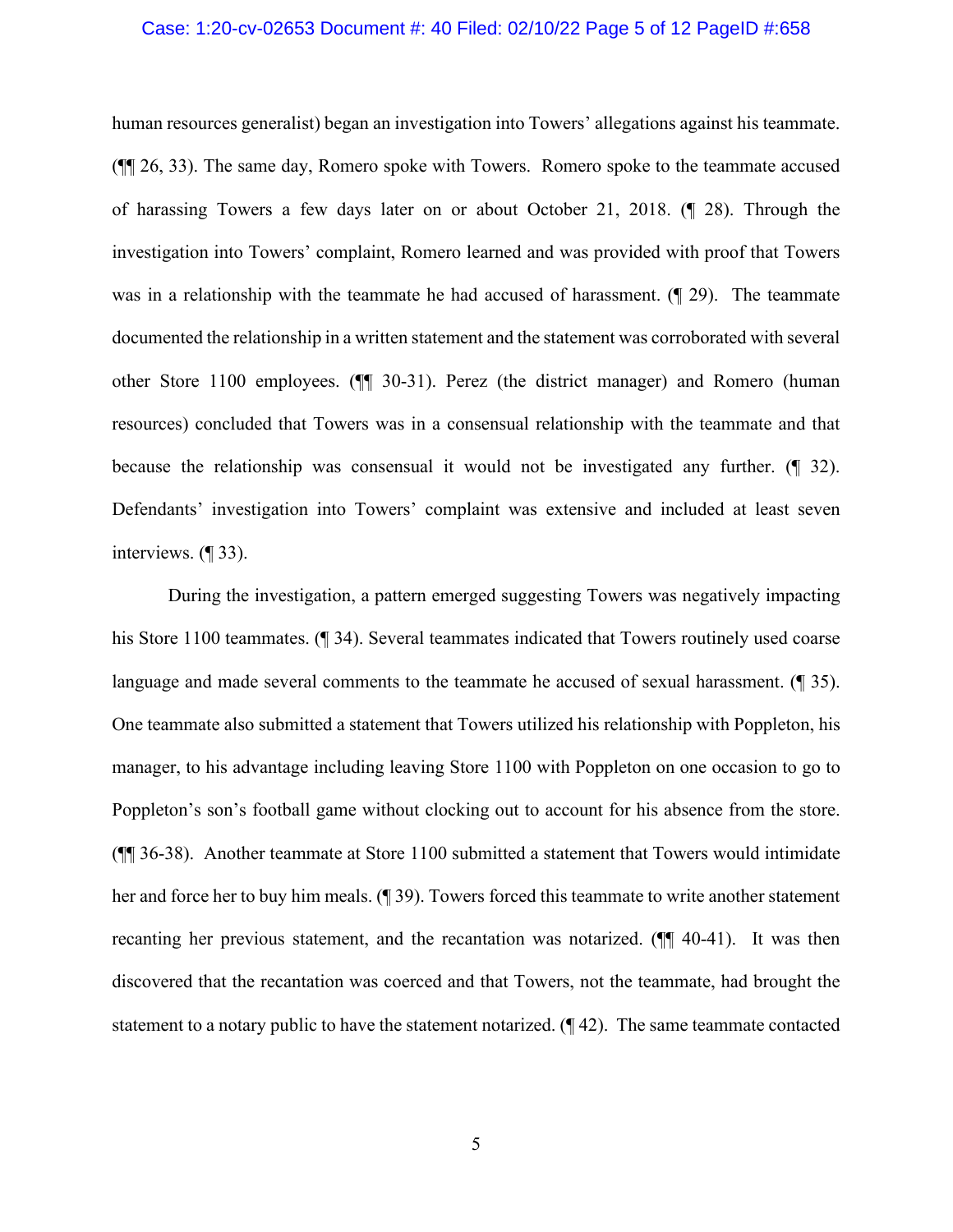## Case: 1:20-cv-02653 Document #: 40 Filed: 02/10/22 Page 6 of 12 PageID #:659

Perez to report that she was coerced into writing the recantation and that she was not present at the notary public when the statement was notarized. (¶ 43).

The Investigation File spans nearly 90 pages and includes statements from seven teammates at Store 1100, contemporaneous notes from Romero's interviews, and email correspondence with teammates and Perez regarding the findings. (¶ 44; *see also* SOF Exs. 12-A and 12-B, Investigation File). The investigation into Towers' behavior resulted in findings that Towers was frequently verbally abusive to fellow teammates, forced one teammate to provide a false statement, attempted to interfere with the investigation into his complaint despite explicit instructions not to discuss the investigation while it was ongoing, and committed time keeping fraud by failing to clock out when he attended a football game with his manager, Poppleton. (SOF  $\P$  45).

After the investigation was complete, Romero and Perez concluded that Towers had committed several violations of the Code of Conduct (SOF ¶ 48). Defendants made the recommendation to terminate Towers based on evidence gathered during the investigation into his conduct. (SOF ¶ 49). Defendants terminated Towers from his position on November 14, 2018.  $(SOF \, 150)$ .

Towers filed his Complaint in this case on May 1, 2020, asserting two counts under Title VII. (Dkt. 1). Count I alleges sexual harassment in violation of Title VII, based on Defendants' failure to remedy or prevent Towers' alleged harassment by a female co-worker after learning of her inappropriate behavior (Compl. ¶¶ 26-27). Count II for retaliatory discharge alleges that Defendants unlawfully terminated Towers' employment in retaliation for raising his complaint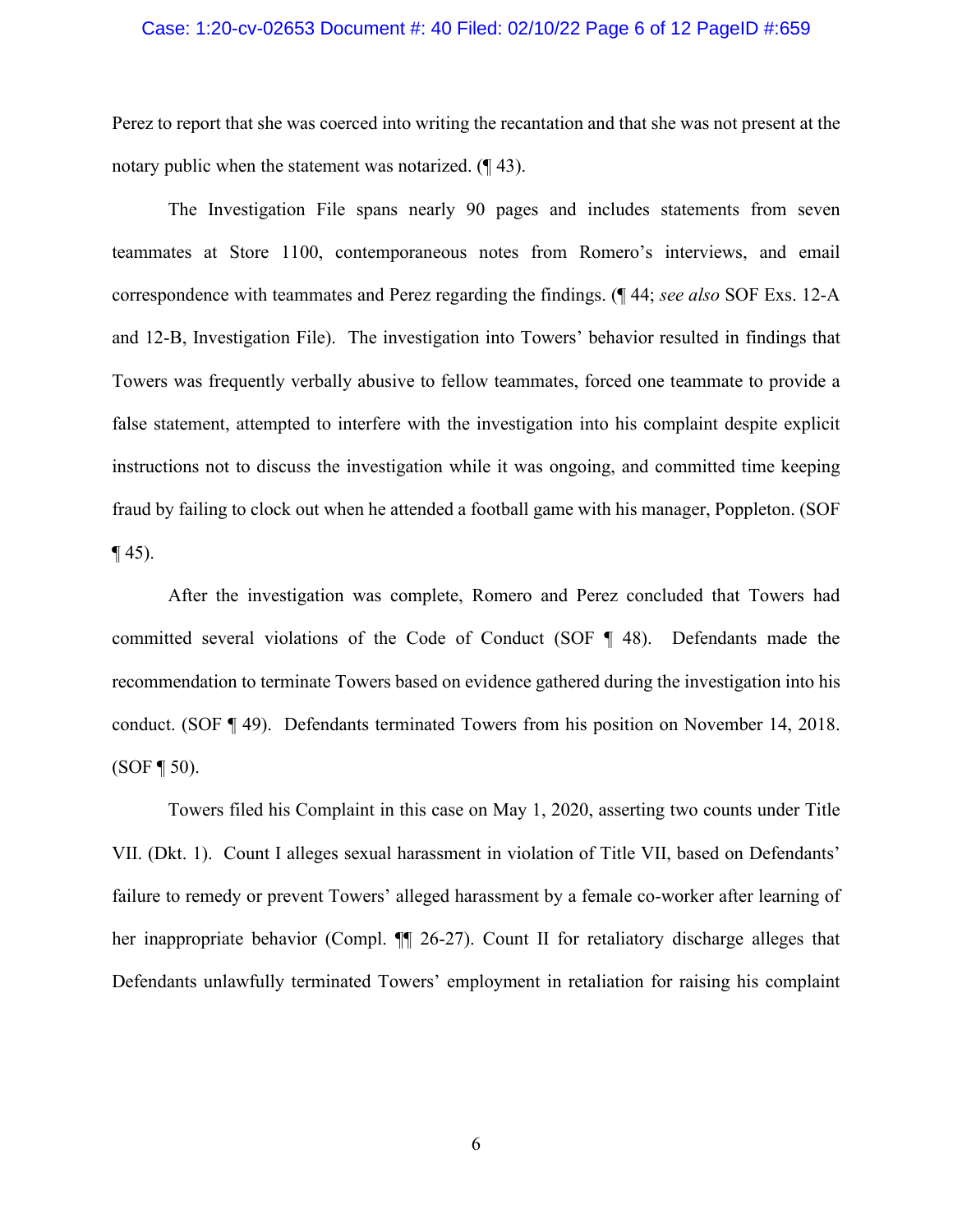## Case: 1:20-cv-02653 Document #: 40 Filed: 02/10/22 Page 7 of 12 PageID #:660

against the female co-worker (Compl. ¶¶ 21-24). Defendants moved for summary judgment on July 26, 2021, following the close of fact discovery (Dkt. 35).

# **LEGAL STANDARD**

Summary judgment is proper when "the pleadings, depositions, answers to interrogatories, and admissions on file, together with the affidavits, if any, show that there is no genuine issue as to any material fact and that the moving party is entitled to judgment as a matter of law." *[Sorensen](https://1.next.westlaw.com/Link/Document/FullText?findType=Y&serNum=2036438458&pubNum=0000506&originatingDoc=I3318b630512811e98335c7ebe72735f9&refType=RP&fi=co_pp_sp_506_722&originationContext=document&transitionType=DocumentItem&ppcid=fc5a12aab23344cea9ef81a5852468da&contextData=(sc.Search)#co_pp_sp_506_722) v. [WD-40](https://1.next.westlaw.com/Link/Document/FullText?findType=Y&serNum=2036438458&pubNum=0000506&originatingDoc=I3318b630512811e98335c7ebe72735f9&refType=RP&fi=co_pp_sp_506_722&originationContext=document&transitionType=DocumentItem&ppcid=fc5a12aab23344cea9ef81a5852468da&contextData=(sc.Search)#co_pp_sp_506_722) Co.,* 792 F.3d 712, 722 (7th Cir. 2015). In determining whether a genuine issue of fact exists, the Court must take the evidence and draw all reasonable inferences in favor of the party opposing the motion. *[Bennington](https://1.next.westlaw.com/Link/Document/FullText?findType=Y&serNum=2001590876&pubNum=0000506&originatingDoc=I3318b630512811e98335c7ebe72735f9&refType=RP&fi=co_pp_sp_506_658&originationContext=document&transitionType=DocumentItem&ppcid=fc5a12aab23344cea9ef81a5852468da&contextData=(sc.Search)#co_pp_sp_506_658) v. Caterpillar Inc.,* 275 F.3d 654, 658 (7th Cir. 2001); *see also [Anderson](https://1.next.westlaw.com/Link/Document/FullText?findType=Y&serNum=1986132674&pubNum=0000780&originatingDoc=I3318b630512811e98335c7ebe72735f9&refType=RP&fi=co_pp_sp_780_255&originationContext=document&transitionType=DocumentItem&ppcid=fc5a12aab23344cea9ef81a5852468da&contextData=(sc.Search)#co_pp_sp_780_255) v. Liberty Lobby, Inc.,* 477 U.S. 242, 255 (1986). The party opposing summary judgment "must do more than simply show that there is some metaphysical doubt as to the material facts." *[Matsushita](https://1.next.westlaw.com/Link/Document/FullText?findType=Y&serNum=1986115992&pubNum=0000780&originatingDoc=I3318b630512811e98335c7ebe72735f9&refType=RP&fi=co_pp_sp_780_586&originationContext=document&transitionType=DocumentItem&ppcid=fc5a12aab23344cea9ef81a5852468da&contextData=(sc.Search)#co_pp_sp_780_586) Elec. Indus. Co., Ltd. v. Zenith Radio Corp.,* 475 U.S. 574, 586 [\(1986\).](https://1.next.westlaw.com/Link/Document/FullText?findType=Y&serNum=1986115992&pubNum=0000780&originatingDoc=I3318b630512811e98335c7ebe72735f9&refType=RP&fi=co_pp_sp_780_586&originationContext=document&transitionType=DocumentItem&ppcid=fc5a12aab23344cea9ef81a5852468da&contextData=(sc.Search)#co_pp_sp_780_586) "The mere existence of a scintilla of evidence in support of the [nonmoving party's] position will be insufficient; there must be evidence on which the jury could reasonably find for [that party]." *[Anderson,](https://1.next.westlaw.com/Link/Document/FullText?findType=Y&serNum=1986132674&pubNum=0000780&originatingDoc=I3318b630512811e98335c7ebe72735f9&refType=RP&fi=co_pp_sp_780_252&originationContext=document&transitionType=DocumentItem&ppcid=fc5a12aab23344cea9ef81a5852468da&contextData=(sc.Search)#co_pp_sp_780_252)* 477 U.S. at 252. The Court "limit[s] its analysis of the facts on summary judgment to evidence that is properly identified and supported in the parties' [Local Rule 56.1] statement." *[Bordelon](https://1.next.westlaw.com/Link/Document/FullText?findType=Y&serNum=2000611259&pubNum=0000506&originatingDoc=I3318b630512811e98335c7ebe72735f9&refType=RP&fi=co_pp_sp_506_529&originationContext=document&transitionType=DocumentItem&ppcid=fc5a12aab23344cea9ef81a5852468da&contextData=(sc.Search)#co_pp_sp_506_529) v. Chicago Sch. Reform Bd. of Trustees,* 233 F.3d 524, 529 (7th Cir. [2000\).](https://1.next.westlaw.com/Link/Document/FullText?findType=Y&serNum=2000611259&pubNum=0000506&originatingDoc=I3318b630512811e98335c7ebe72735f9&refType=RP&fi=co_pp_sp_506_529&originationContext=document&transitionType=DocumentItem&ppcid=fc5a12aab23344cea9ef81a5852468da&contextData=(sc.Search)#co_pp_sp_506_529) Where a proposed statement of fact is supported by the record and not adequately rebutted, the Court will accept that statement as true for purposes of summary judgment.

#### **DISCUSSION**

# **I. Count I: Sexual Harassment**

To prevail on his Title VII claim of sexual harassment, Towers must show that (1) he endured unwelcome sexual harassment; (2) he was harassed because of his sex; (3) the harassment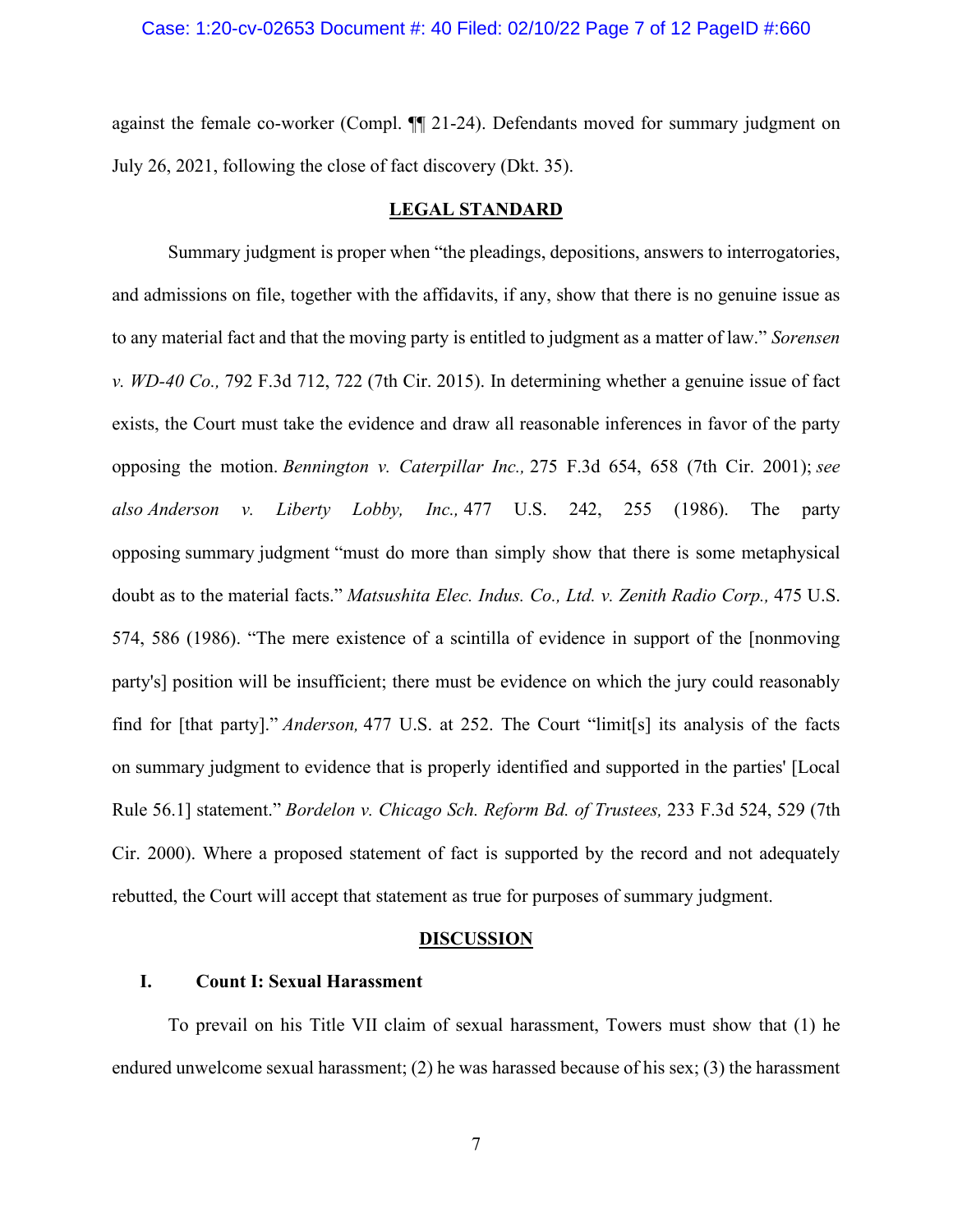# Case: 1:20-cv-02653 Document #: 40 Filed: 02/10/22 Page 8 of 12 PageID #:661

was so severe or pervasive as to create a hostile work environment; and (4) there is a basis for employer liability. *Lapka v. Chertoff*, 517 F.3d 974, 982 (7th Cir. 2008). If the alleged harassment was at the hands of a coworker, as here, the employer is liable only if the employer was negligent in either discovering or remedying the harassment. *[Nischan v. Stratosphere Quality, LLC](https://1.next.westlaw.com/Link/Document/FullText?findType=Y&serNum=2042293668&pubNum=0000506&originatingDoc=I78dd363044fd11eb8a6f9ded7b40efb4&refType=RP&fi=co_pp_sp_506_930&originationContext=document&transitionType=DocumentItem&ppcid=0edfd7f9a8c64e66b5e26c46b023a9b3&contextData=(sc.Default)#co_pp_sp_506_930)*, 865 F.3d [922, 930 \(7th Cir. 2017\);](https://1.next.westlaw.com/Link/Document/FullText?findType=Y&serNum=2042293668&pubNum=0000506&originatingDoc=I78dd363044fd11eb8a6f9ded7b40efb4&refType=RP&fi=co_pp_sp_506_930&originationContext=document&transitionType=DocumentItem&ppcid=0edfd7f9a8c64e66b5e26c46b023a9b3&contextData=(sc.Default)#co_pp_sp_506_930) *Longstreet v. Illinois Dept. of Corr.*, 276 F.3d 379, 381 (7th Cir. 2002).

An employer is negligent in remedying harassment if it "failed to take prompt and appropriate corrective action reasonably likely to prevent the harassment from recurring." *Cole v. Bd. of Trs. of N. Ill. Univ.*, 838 F.3d 888, 898 (7th Cir. 2016). The undisputed facts here show that Defendants were not negligent in taking corrective action. After Towers made a complaint to his store manager Mike Poppleton, Poppleton notified district manager Ray Perez. (SOF ¶¶ 20-22). Perez promptly conducted interviews of all Store 1100 teammates over the course of two weeks, from September 29, 2018, until October 10, 2018, concerning Towers' claim of harassment. (*Id.* ¶ 23). Towers did not make a formal complaint until October 15, 2018. When he did, Perez immediately advised Defendants' human resources department of the allegation. A human resources specialist, Rosibel Romero, began an investigation into the allegation and spoke to Towers that same day. (*Id.* ¶¶ 25-26, 33). Within a few days Romero had also spoken to the teammate accused of harassment. (*Id.* ¶ 28). The Investigative File is close to 90 pages long and contains the notes and interviews with seven employees. This reflects prompt effort by Defendants to investigate Towers' claim. *Porter v. Erie Foods Int'l Inc.,* 576 F.3d 629, 636 (7th Cir. 2009) (finding that a reasonable trier of fact could not conclude that the Defendant was negligent in remedying harassment where the facts showed promptness in instituting an investigation, conducting interviews with other employees, and meeting with the Plaintiff about his complaint). In addition, Defendants' investigation concluded that Towers was in a consensual relationship with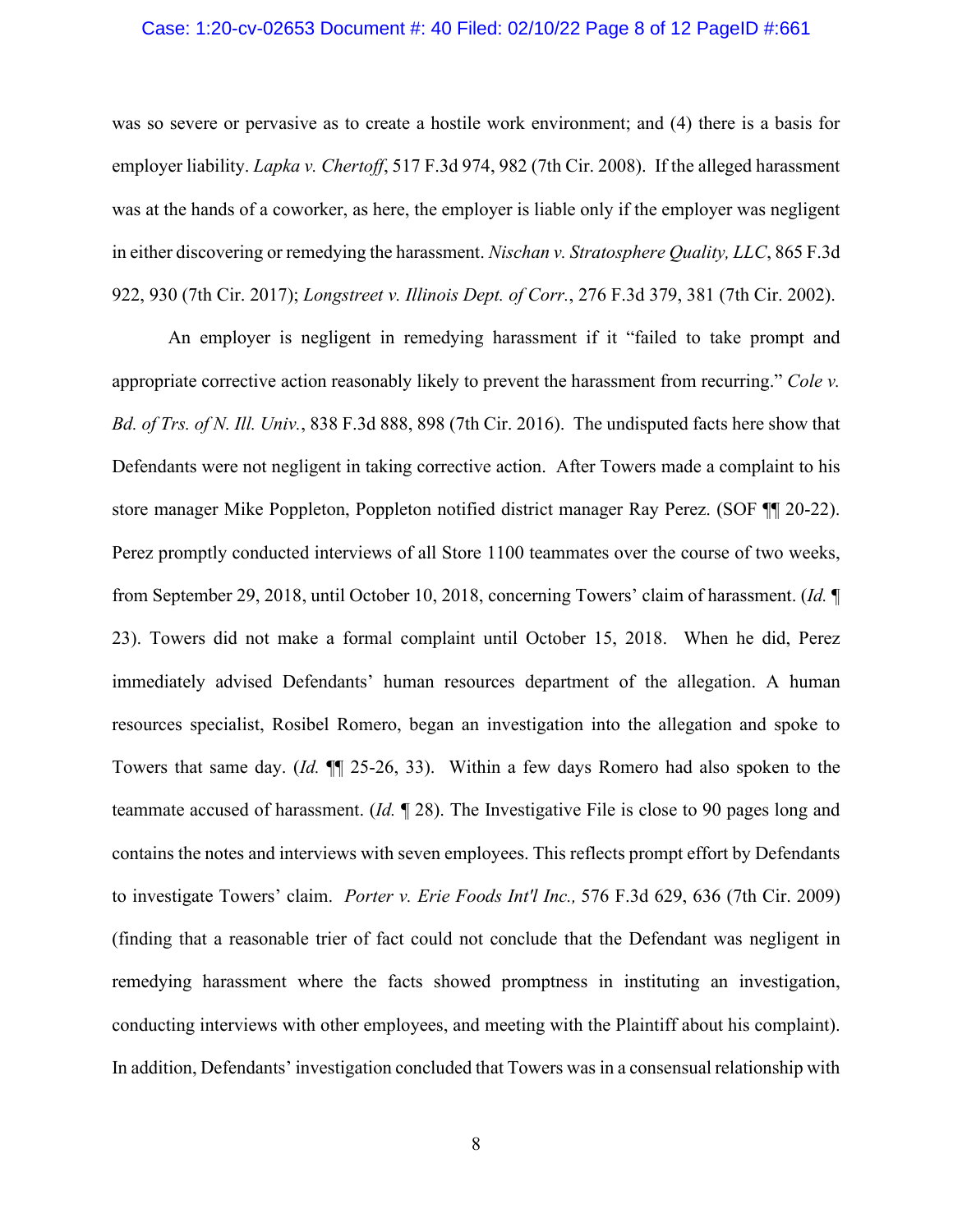# Case: 1:20-cv-02653 Document #: 40 Filed: 02/10/22 Page 9 of 12 PageID #:662

the employee he accused of sexual harassment and there is no evidence of further alleged harassment after the investigation. For Defendants to be liable, Towers needed to put forth sufficient facts to establish Defendants were negligent because they failed to take prompt and corrective action to remedy Towers' alleged harassment. Towers failed to refute any of the facts in spite of being given five months to do so. Absent disputed facts and considering the evidence that Defendants were prompt and reasonable in their investigation, Defendants are not liable for Towers' sexual harassment claim. Defendants are granted summary judgment on Count I.

# **II. Count II: Retaliation**

Title VII prohibits retaliation against employees who engage in statutorily protected activity. To survive summary judgment on a retaliation claim, a plaintiff must offer evidence of  $\lq(1)$  a statutorily protected activity; (2) a materially adverse action taken by the employer; and (3) a causal connection between the two.'" *Baines v. [Walgreen](https://1.next.westlaw.com/Link/Document/FullText?findType=Y&serNum=2042149162&pubNum=0000506&originatingDoc=I2118c430057011eca252cc4b553ce53c&refType=RP&fi=co_pp_sp_506_661&originationContext=document&transitionType=DocumentItem&ppcid=73ef4e1bdeca46e78d39e1070406f721&contextData=(sc.Search)#co_pp_sp_506_661) Co.*, 863 F.3d 656, 661 (7th Cir. [2017\)](https://1.next.westlaw.com/Link/Document/FullText?findType=Y&serNum=2042149162&pubNum=0000506&originatingDoc=I2118c430057011eca252cc4b553ce53c&refType=RP&fi=co_pp_sp_506_661&originationContext=document&transitionType=DocumentItem&ppcid=73ef4e1bdeca46e78d39e1070406f721&contextData=(sc.Search)#co_pp_sp_506_661) (quoting *[Humphries](https://1.next.westlaw.com/Link/Document/FullText?findType=Y&serNum=2011154796&pubNum=0000506&originatingDoc=I2118c430057011eca252cc4b553ce53c&refType=RP&fi=co_pp_sp_506_403&originationContext=document&transitionType=DocumentItem&ppcid=73ef4e1bdeca46e78d39e1070406f721&contextData=(sc.Search)#co_pp_sp_506_403) v. CBOCS West, Inc.*, 474 F.3d 387, 403–04 (7th Cir. 2007)), *aff'd*, [553](https://1.next.westlaw.com/Link/Document/FullText?findType=Y&serNum=2016176832&pubNum=0000780&originatingDoc=I2118c430057011eca252cc4b553ce53c&refType=RP&originationContext=document&transitionType=DocumentItem&ppcid=73ef4e1bdeca46e78d39e1070406f721&contextData=(sc.Search)) U.S. 442 [\(2008\).](https://1.next.westlaw.com/Link/Document/FullText?findType=Y&serNum=2016176832&pubNum=0000780&originatingDoc=I2118c430057011eca252cc4b553ce53c&refType=RP&originationContext=document&transitionType=DocumentItem&ppcid=73ef4e1bdeca46e78d39e1070406f721&contextData=(sc.Search)) There is no dispute that Towers' complaint of sexual harassment is a protected activity, nor is there a dispute that termination is a materially adverse employment action. The issue is whether there was a causal connection between Towers' complaint and Defendants' decision to terminate his employment.

A causal connection between the protected act and the adverse employment action exists when the evidence is sufficient "to permit a reasonable fact finder to conclude that retaliatory motive caused the [action]." *Lord v. High Voltage Software, Inc.*, 839 F.3d 556, 563 (7th Cir. 2016). Where there is no direct evidence of retaliation (as here), circumstantial evidence that retaliatory motive exists can include "suspicious timing, ambiguous statements, ... other bits and pieces from which an inference of [retaliatory] intent might be drawn, [and] evidence, but not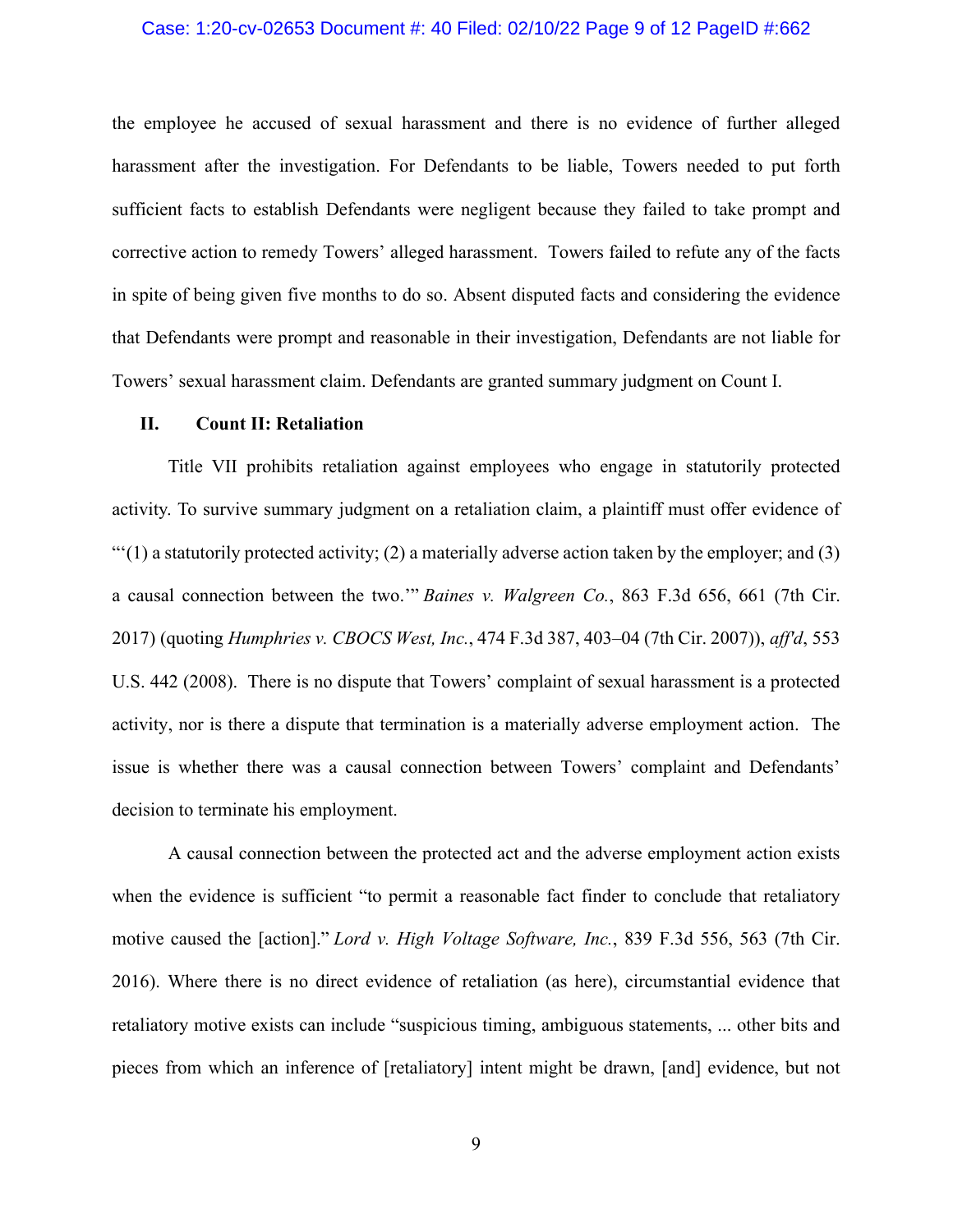# Case: 1:20-cv-02653 Document #: 40 Filed: 02/10/22 Page 10 of 12 PageID #:663

necessarily rigorous statistical evidence, that similarly situated employees were treated differently." *Lambert v. Peri Formworks Sys., Inc.*, 723 F.3d 863, 869 (7th Cir. 2013) (internal quotations and citations omitted).

There is no direct evidence in the record of a causal link between Towers' complaint and his termination. Therefore, the Court looks to circumstantial evidence. Towers' termination came on November 14, 2018—within a month of his sexual harassment complaint. And the investigation into Towers' behavior came about because of the sexual harassment complaint. (SOF ¶ 34; *see also* SOF Ex. 12A at TCC 1). Suspicious timing is one factor identified in *Lambert*, but alone does not create a triable issue of fact. *Gracia v. SigmaTron [International,](https://1.next.westlaw.com/Link/Document/FullText?findType=Y&serNum=2040400354&pubNum=0000506&originatingDoc=I639e60308e1211e9a3ecec4a01914b9c&refType=RP&fi=co_pp_sp_506_1021&originationContext=document&transitionType=DocumentItem&ppcid=53ca034b846b412b86775558623b9482&contextData=(sc.Default)#co_pp_sp_506_1021) Inc.*, 842 F.3d 1010, 1021 (7th Cir. [2016\)](https://1.next.westlaw.com/Link/Document/FullText?findType=Y&serNum=2040400354&pubNum=0000506&originatingDoc=I639e60308e1211e9a3ecec4a01914b9c&refType=RP&fi=co_pp_sp_506_1021&originationContext=document&transitionType=DocumentItem&ppcid=53ca034b846b412b86775558623b9482&contextData=(sc.Default)#co_pp_sp_506_1021) (noting that "suspicious timing alone is rarely enough to create an inference of retaliatory motive"). There is no other evidence of a causal link required to make out a prima facie case for retaliation. *Mollet v. City of Greenfield*, 926 F.3d 894, 896 (7th Cir. 2019) (the question is not whether the underlying protected activity was "*a* but-for cause of the adverse action, rather whether the protected activity was *the* but-for cause of the adverse action.") (emphasis in original). Towers has not provided any evidence that the protected activity, his complaint against his coworker, was *the* but-for cause, not just *a* but-for cause, of his termination.

Defendants have certain policies and procedures in place for employees, and Towers had previously confirmed receipt of those policies. (SOF Ex. 8). The "Policy Acknowledgement Status Report" shows that Towers acknowledged receipt of Defendants' Code of Conduct, Handbook, and Harassment, Discrimination and Retaliation Policy on June 26, 2018, shortly after he was hired at Store 1100. Violations of those policies can result in termination. *See, e.g.,* Dkt. 37, SOF Ex. 9 (Handbook stating that Defendants will investigate violations and take corrective action up to and including termination). The undisputed facts show that Defendants investigated reports that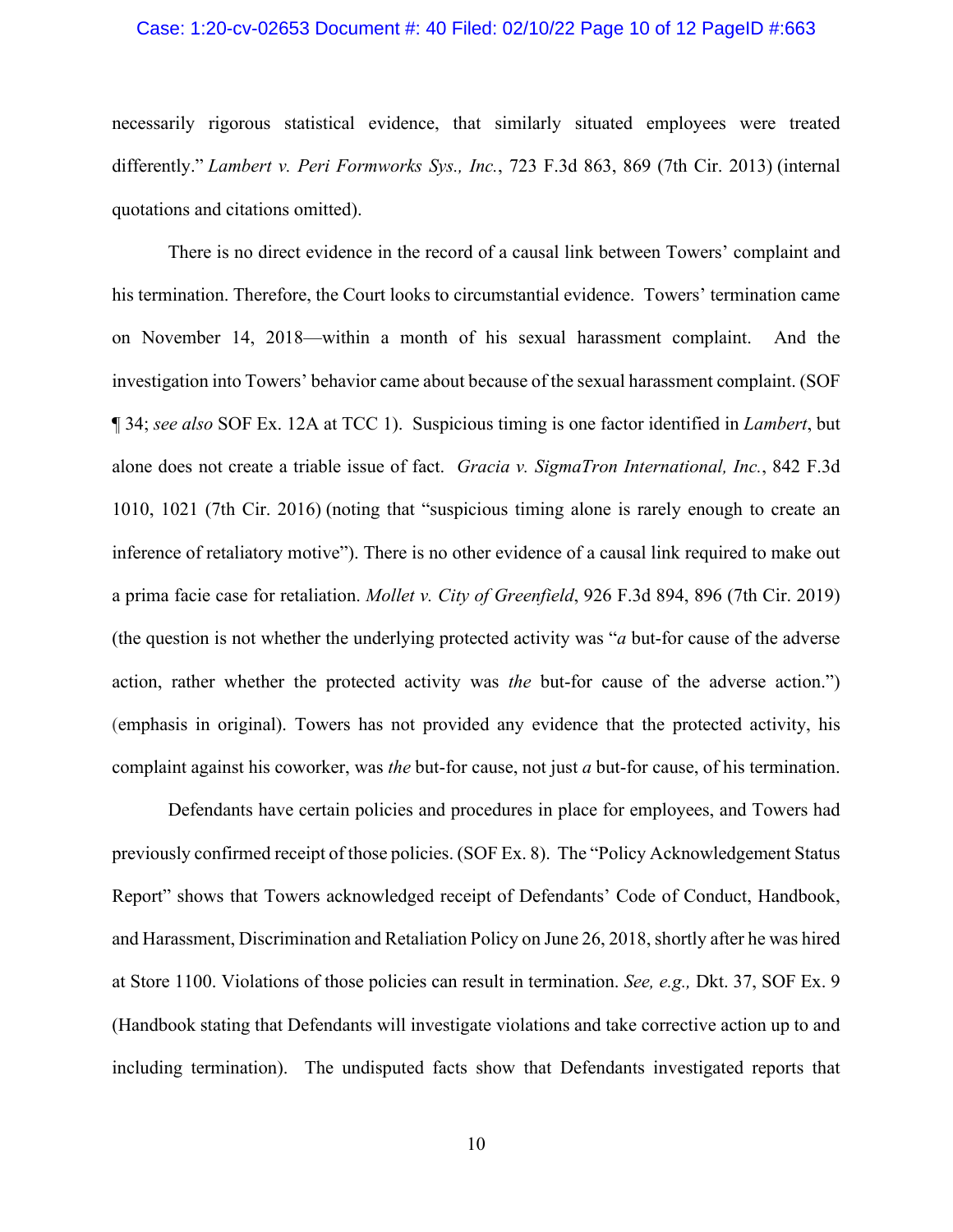# Case: 1:20-cv-02653 Document #: 40 Filed: 02/10/22 Page 11 of 12 PageID #:664

Towers violated company policies, including that Towers used inappropriate language, left work without clocking out, intimidated coworkers into buying him meals, and when they complained coerced them into recanting those complaints and filed false notarized documents to cover up the recantation. While Towers' actions came to light while Defendants were interviewing coworkers about his sexual harassment complaint, that behavior—which Towers was aware was punishable by termination per the Handbook—took place *before* the complaint was filed. Then, during the investigation, coworkers reported that Towers continued to negatively impact the workplace by coercing a coworker to recant her previous statement about Towers' behavior. The evidence thus supports that it was Towers' own conduct, not the protected activity, that was *the* but-for cause of termination.

Even if Towers had established a prima facie case for retaliatory discharge, Defendants have offered a legitimate, non-discriminatory purpose for his termination. Specifically, as described above, Defendants have offered evidence that Towers was terminated for multiple violations of the Code of Conduct that were uncovered into an investigation into his conduct. Those violations included time keeping fraud, verbal abuse to coworkers, and coercing a teammate into making a false statement.

Because Defendants have offered a non-discriminatory reason for termination, the burden shifts to Towers to prove the reason given by Defendants is pretextual. *O'Leary v. Accretive Health, Inc.*, 657 F.3d 625, 635 (7th Cir. 2011). "Pretext involves more than just faulty reasoning or mistaken judgment on the part of the employer; it is a lie, specifically a phony reason for some action." *Tibbs* v. *Admin. Office of the Ill. Courts.*, 860 F.3d 502, 506 (7th Cir. 2017). Nothing in the record establishes a genuine dispute of material fact on the issue of pretext. While Towers' complaint alleges that Defendants' "stated reason for terminating Towers' employment was